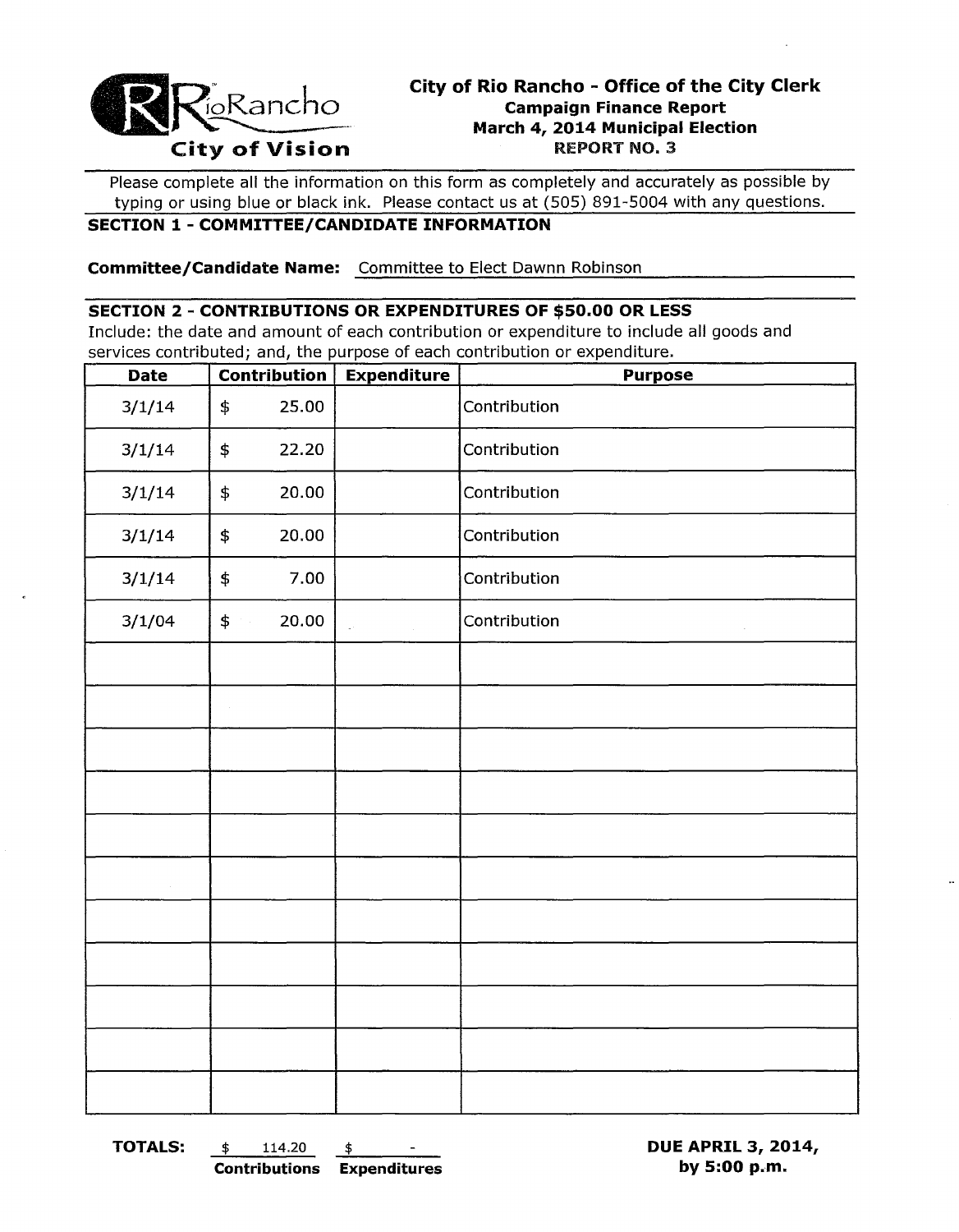## **CITY OF RIO RANCHO - CAMPAIGN FINANCE** KEPORT NO.3

### **PAGE 2 - Committee Name:** Committee to Elect Dawnn Robinson

## **SECTION 3 - CONTRIBUTIONS OR EXPENDITURES OF MORE THAN \$50.00 (Cumulative)**

Include: the name and address of the person or entity from whom any cumulative contribution or expenditure of more than \$50.00 was received or made; the date and amount of each contribution or expenditure to include all goods and services contributed; and, the purpose of each contribution or expenditure.

| Contribution Expenditure<br><b>Date</b> |                                    |              | <b>Name/Address</b>                                                           | <b>Purpose</b>                            |  |  |
|-----------------------------------------|------------------------------------|--------------|-------------------------------------------------------------------------------|-------------------------------------------|--|--|
| 3/3/14                                  | 51.00<br>\$                        | \$<br>51.00  | David Heil 160 Itasca RD                                                      | In Kind for Robo calls thru BulkSMS       |  |  |
| 3/8/14                                  |                                    | \$           | Campaign Marketing Strategies<br>78.39 3240 Wilson Blvd Arlington VA<br>22201 | Robo Calls                                |  |  |
| 3/8/14                                  |                                    | \$<br>90.00  | Rio Rancho Kiwanis Club 2037<br>Clearwater Loop 87144                         | Contribution                              |  |  |
| 3/3/14                                  |                                    | 50.61<br>\$  | Facebook                                                                      | <b>Facebook Ads</b>                       |  |  |
| 3/7/14                                  |                                    | \$<br>15.00  | Hostgator                                                                     | Domain Name                               |  |  |
| 3/10/14                                 |                                    | \$<br>63.08  | Dawnn Robinson, 2521<br>Chessman Dr 87124                                     | Reimburse gasoline                        |  |  |
| 3/30/14                                 |                                    | \$<br>47.00  | Stephan Van Horn, 906<br>Peachtree Rd 87124                                   | <b>Refund Contribution</b>                |  |  |
| 3/24/14                                 |                                    | \$<br>175.00 | David Heil 160 Itasca RD                                                      | Refund contribution                       |  |  |
|                                         |                                    |              |                                                                               |                                           |  |  |
| 3/26/14                                 | $\mathcal{L}^{\mathcal{L}}$        | \$<br>182.64 | Owen Graphics 876 Thunder Rd<br>87124                                         | Palm Cards                                |  |  |
| 3/26/14                                 |                                    | \$<br>209.50 | Owen Graphics 876 Thunder Rd<br>87124                                         | Flyers                                    |  |  |
|                                         |                                    |              |                                                                               |                                           |  |  |
|                                         |                                    |              |                                                                               |                                           |  |  |
|                                         |                                    |              |                                                                               |                                           |  |  |
|                                         |                                    |              |                                                                               |                                           |  |  |
|                                         |                                    |              |                                                                               |                                           |  |  |
|                                         |                                    |              |                                                                               |                                           |  |  |
|                                         |                                    |              |                                                                               |                                           |  |  |
|                                         |                                    |              |                                                                               |                                           |  |  |
|                                         |                                    |              |                                                                               |                                           |  |  |
|                                         |                                    |              |                                                                               |                                           |  |  |
| <b>TOTALS:</b>                          | $\ddagger$<br><b>Contributions</b> | 51.00<br>\$  | 962.22<br><b>Expenditures</b>                                                 | <b>DUE APRIL 3, 2014,</b><br>by 5:00 p.m. |  |  |